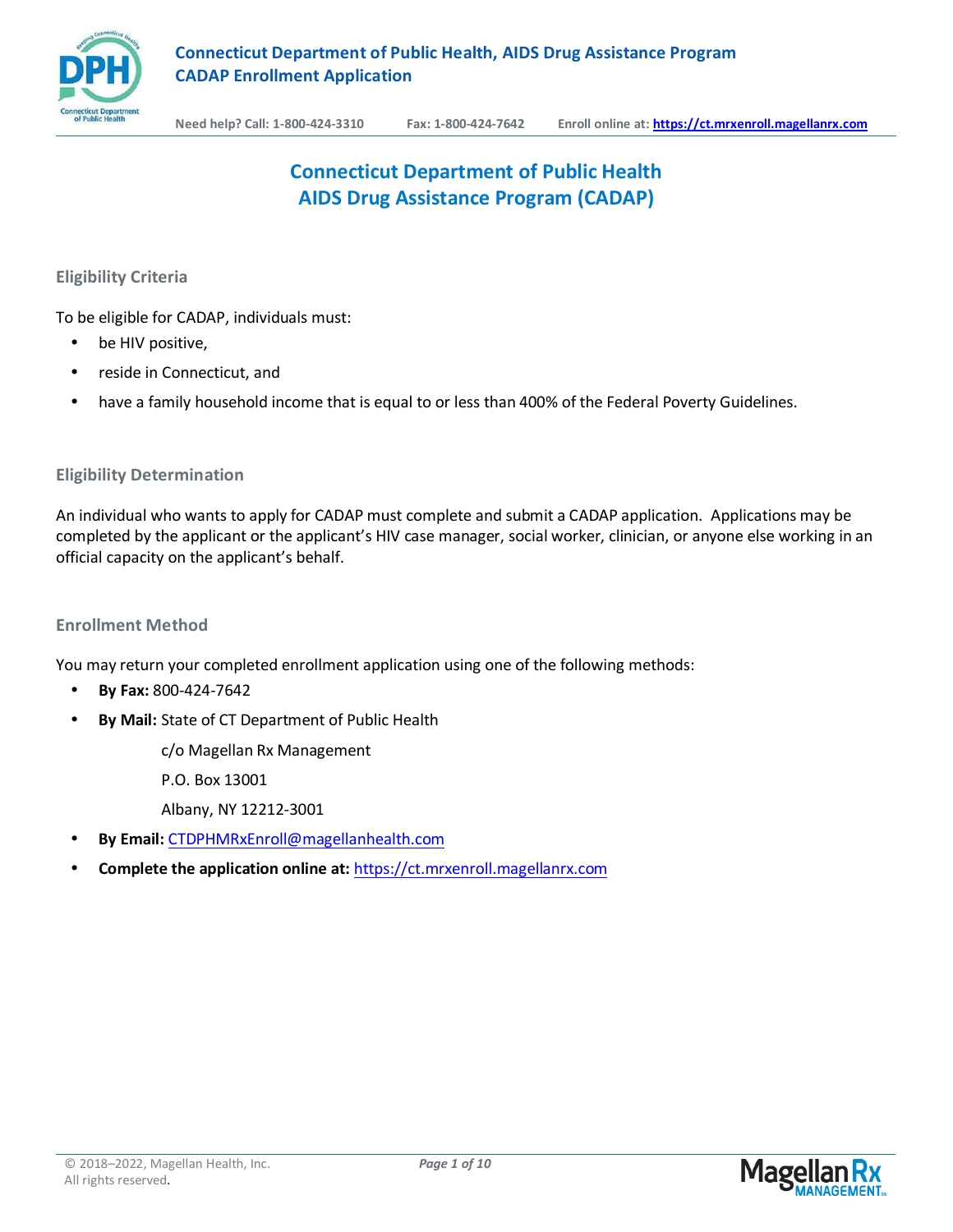

**Need help? Call: 1-800-424-3310 Fax: 1-800-424-7642 Enroll online at: https://ct.mrxenroll.magellanrx.com**

| APPLICANT INFORMATION                                                                                                 |                     |                       |                              |           |  |  |  |  |  |  |  |  |
|-----------------------------------------------------------------------------------------------------------------------|---------------------|-----------------------|------------------------------|-----------|--|--|--|--|--|--|--|--|
| ARE YOU COMPLETING THIS APPLICATION:                                                                                  | <b>FOR YOURSELF</b> |                       | OR ON BEHALF OF SOMEONE ELSE |           |  |  |  |  |  |  |  |  |
| LAST NAME:                                                                                                            |                     | <b>FIRST NAME:</b>    |                              |           |  |  |  |  |  |  |  |  |
|                                                                                                                       |                     |                       |                              |           |  |  |  |  |  |  |  |  |
| <b>CADAP ID NUMBER:</b>                                                                                               |                     | <b>DATE OF BIRTH:</b> |                              |           |  |  |  |  |  |  |  |  |
|                                                                                                                       |                     |                       |                              |           |  |  |  |  |  |  |  |  |
| <b>HOME PHONE:</b>                                                                                                    |                     | <b>CELL PHONE:</b>    |                              |           |  |  |  |  |  |  |  |  |
|                                                                                                                       |                     |                       |                              |           |  |  |  |  |  |  |  |  |
| <b>SOCIAL SECURITY NUMBER:</b>                                                                                        |                     |                       |                              |           |  |  |  |  |  |  |  |  |
|                                                                                                                       |                     |                       |                              |           |  |  |  |  |  |  |  |  |
| <b>CONNECTICUT RESIDENTIAL STREET ADDRESS</b>                                                                         |                     |                       | <b>DO NOT SEND MAIL HERE</b> |           |  |  |  |  |  |  |  |  |
| <b>STREET ADDRESS:</b>                                                                                                |                     |                       |                              |           |  |  |  |  |  |  |  |  |
|                                                                                                                       |                     |                       |                              |           |  |  |  |  |  |  |  |  |
| <b>STREET ADDRESS (LINE 2):</b>                                                                                       |                     |                       |                              |           |  |  |  |  |  |  |  |  |
|                                                                                                                       |                     |                       |                              |           |  |  |  |  |  |  |  |  |
|                                                                                                                       |                     |                       |                              |           |  |  |  |  |  |  |  |  |
| CITY:                                                                                                                 |                     |                       | STATE:                       | ZIP CODE: |  |  |  |  |  |  |  |  |
|                                                                                                                       |                     |                       |                              |           |  |  |  |  |  |  |  |  |
| PREFERRED MAILING ADDRESS (MUST BE CONNECTICUT BASED)                                                                 |                     |                       |                              |           |  |  |  |  |  |  |  |  |
| <b>ADDRESS:</b>                                                                                                       |                     |                       |                              |           |  |  |  |  |  |  |  |  |
|                                                                                                                       |                     |                       |                              |           |  |  |  |  |  |  |  |  |
| <b>ADDRESS (LINE 2):</b>                                                                                              |                     |                       |                              |           |  |  |  |  |  |  |  |  |
|                                                                                                                       |                     |                       |                              |           |  |  |  |  |  |  |  |  |
| CITY:                                                                                                                 |                     |                       | STATE:                       | ZIP CODE: |  |  |  |  |  |  |  |  |
|                                                                                                                       |                     |                       |                              |           |  |  |  |  |  |  |  |  |
|                                                                                                                       |                     |                       |                              |           |  |  |  |  |  |  |  |  |
| ONE OR MORE OF THE FOLLOWING MUST BE INCLUDED AS PROOF OF CONNECTICUT RESIDENCY:                                      |                     |                       |                              |           |  |  |  |  |  |  |  |  |
| Any documents from a government agency (Medicare, Social Security, Veteran's Affairs, SNAP-Food stamps)<br>п          |                     |                       |                              |           |  |  |  |  |  |  |  |  |
| Mortgage statement or lease agreement (most recent)<br>п                                                              |                     |                       |                              |           |  |  |  |  |  |  |  |  |
| Utility bills (electric, water, gas, phone, cable, etc.) within last 30 days<br>п                                     |                     |                       |                              |           |  |  |  |  |  |  |  |  |
| Photocopy of valid, unexpired CT Driver's License or CT Non-Driver ID Card<br>п                                       |                     |                       |                              |           |  |  |  |  |  |  |  |  |
| Photocopy of valid, unexpired CT Department of Motor Vehicles-issued Identification card<br>п                         |                     |                       |                              |           |  |  |  |  |  |  |  |  |
| U.S. Immigration Card (current)<br>٠                                                                                  |                     |                       |                              |           |  |  |  |  |  |  |  |  |
| Community Service/Ryan White Case Manager Agency Residency Attestation of Homelessness dated within 30 days (use<br>п |                     |                       |                              |           |  |  |  |  |  |  |  |  |
| Attestation Form located at the end of this application)                                                              |                     |                       |                              |           |  |  |  |  |  |  |  |  |
| Property tax bill<br>п                                                                                                |                     |                       |                              |           |  |  |  |  |  |  |  |  |

**Note**: All proof of residency must include the applicant's name and home address (no P.O. boxes).

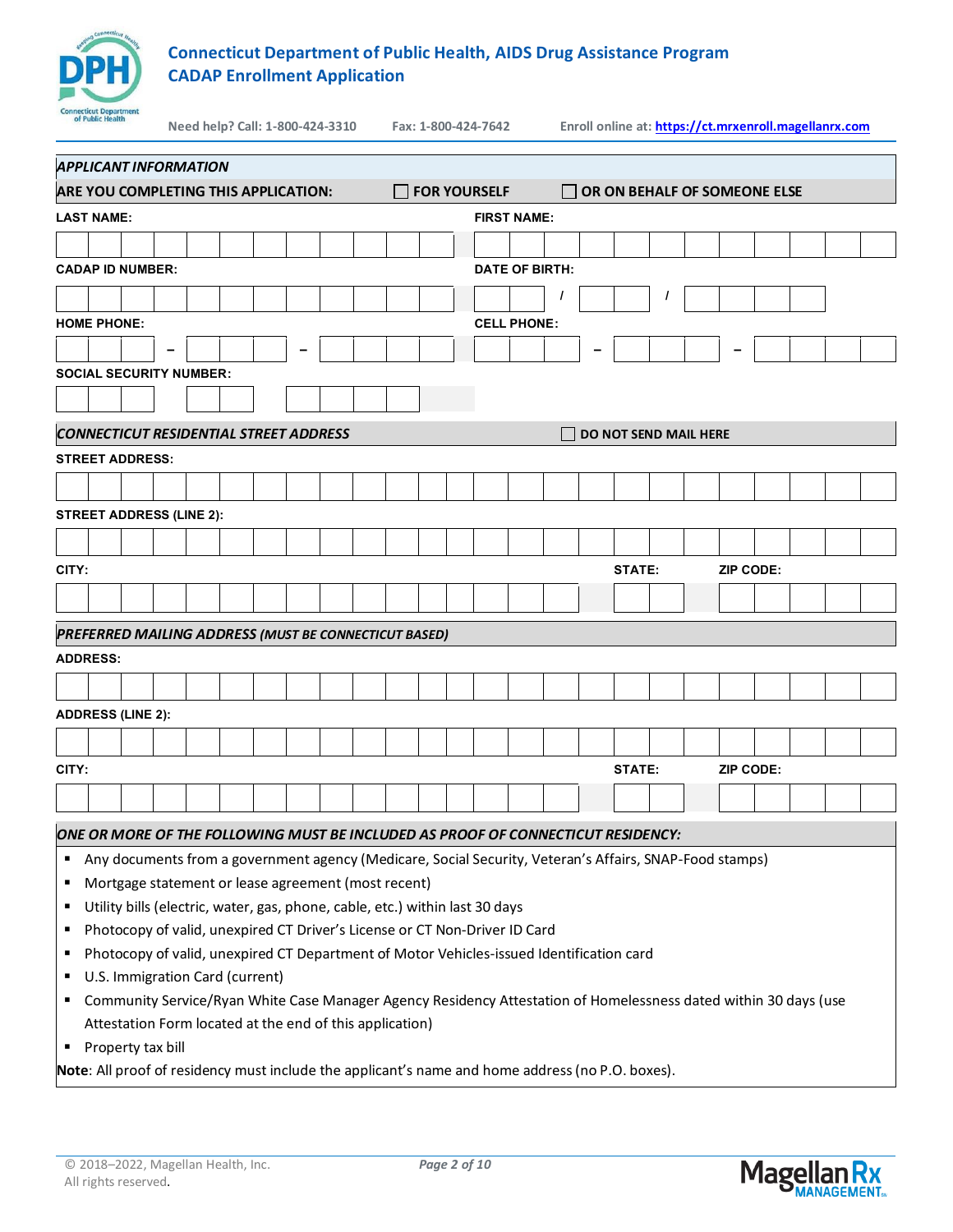

| of Public Health                     | Need help? Call: 1-800-424-3310                               | Fax: 1-800-424-7642                                                                                       | Enroll online at: https://ct.mrxenroll.magellanrx.com |  |  |  |  |  |  |
|--------------------------------------|---------------------------------------------------------------|-----------------------------------------------------------------------------------------------------------|-------------------------------------------------------|--|--|--|--|--|--|
| <b>GENDER:</b>                       |                                                               |                                                                                                           |                                                       |  |  |  |  |  |  |
| <i><b>SEX AT BIRTH</b></i>           |                                                               |                                                                                                           |                                                       |  |  |  |  |  |  |
| Male                                 | Female                                                        |                                                                                                           |                                                       |  |  |  |  |  |  |
| <i><b>CURRENT GENDER</b></i>         |                                                               |                                                                                                           |                                                       |  |  |  |  |  |  |
| Male<br>Transgender (Other)          | Female<br>Unknown                                             | Transgender (Male to Female)   Transgender (Female to Male)                                               |                                                       |  |  |  |  |  |  |
| <i><b>ETHNICITY:</b></i>             |                                                               |                                                                                                           |                                                       |  |  |  |  |  |  |
| Non-Hispanic                         | Another Hispanic/Latino/a or Spanish Origin                   |                                                                                                           | Mexican/Mexican American/Chicano/a                    |  |  |  |  |  |  |
| Puerto Rican                         | Cuban                                                         |                                                                                                           |                                                       |  |  |  |  |  |  |
| RACE/HERITAGE:                       |                                                               |                                                                                                           |                                                       |  |  |  |  |  |  |
|                                      | American Indian or Alaska Native (specify tribal affiliation) |                                                                                                           |                                                       |  |  |  |  |  |  |
| Asian - Indian                       | Asian – Chinese                                               | Asian - Filipino                                                                                          | $\Box$ Asian – Japanese                               |  |  |  |  |  |  |
| Asian - Korean<br>Asian - Vietnamese |                                                               |                                                                                                           |                                                       |  |  |  |  |  |  |
| White                                | <b>Black or African American</b>                              |                                                                                                           | Native Hawaiian or Other Pacific Islander             |  |  |  |  |  |  |
| Other, specify: _____________        |                                                               |                                                                                                           |                                                       |  |  |  |  |  |  |
| PREFERRED SPOKEN LANGUAGE:           |                                                               |                                                                                                           |                                                       |  |  |  |  |  |  |
| Albanian                             | American Sign Language                                        | Bengali                                                                                                   | Chinese                                               |  |  |  |  |  |  |
| Chinese, Mandarin                    | English                                                       | French Creole (e.g., Haitian)                                                                             | Greek                                                 |  |  |  |  |  |  |
| Polish                               | Portuguese                                                    | Romanian                                                                                                  | Russian                                               |  |  |  |  |  |  |
| Spanish                              | $\Box$ Telugu                                                 | Vietnamese                                                                                                |                                                       |  |  |  |  |  |  |
| Other Language, specify:             |                                                               |                                                                                                           |                                                       |  |  |  |  |  |  |
| <b>MARITAL/PARTNER STATUS:</b>       |                                                               |                                                                                                           |                                                       |  |  |  |  |  |  |
| Married                              | Divorced                                                      | Widowed                                                                                                   | $\Box$ Separated                                      |  |  |  |  |  |  |
| Never married                        |                                                               | Member of an unmarried couple 1 Other, specify: 11 Communication of an unmarried couple 1 Other, specify: |                                                       |  |  |  |  |  |  |
| <b>PREGNANCY STATUS:</b>             |                                                               |                                                                                                           |                                                       |  |  |  |  |  |  |
|                                      | Have you been pregnant within the last six months?            |                                                                                                           | Yes<br>  No                                           |  |  |  |  |  |  |

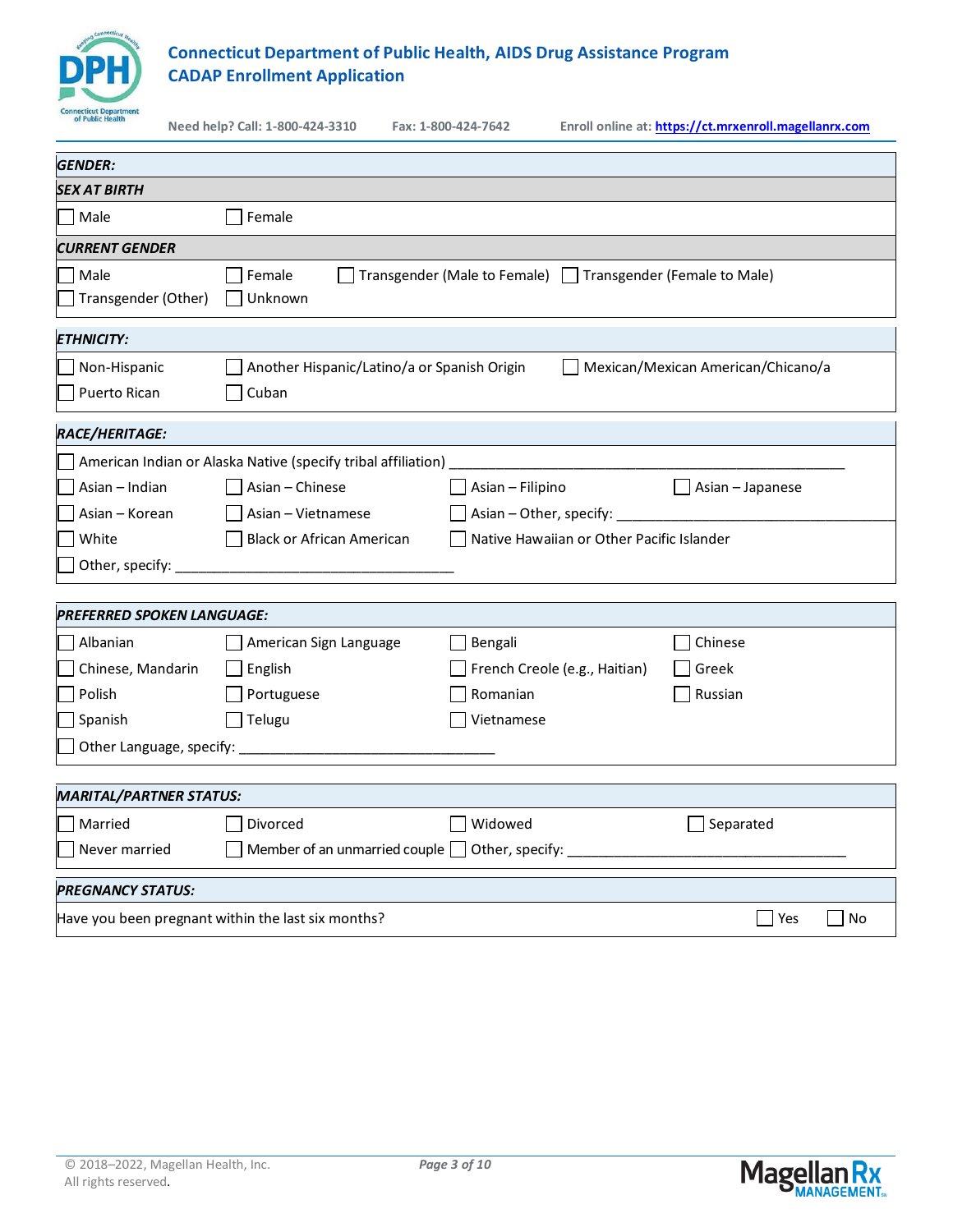

**Need help? Call: 1-800-424-3310 Fax: 1-800-424-7642 Enroll online at: https://ct.mrxenroll.magellanrx.com**

| OTHER HEALTH INSURANCE & PREMIUM ASSISTANCE                                                                                                                                                                                                                                                          |                                                                                                                     |            |                      |
|------------------------------------------------------------------------------------------------------------------------------------------------------------------------------------------------------------------------------------------------------------------------------------------------------|---------------------------------------------------------------------------------------------------------------------|------------|----------------------|
| <b>HEALTH INSURANCE COVERAGE INFORMATION</b>                                                                                                                                                                                                                                                         |                                                                                                                     |            |                      |
| Do you currently have health insurance?                                                                                                                                                                                                                                                              |                                                                                                                     | Yes        | No<br>$\Box$         |
| If yes, does it cover prescription drugs?                                                                                                                                                                                                                                                            |                                                                                                                     | Yes        | No<br>$\blacksquare$ |
| If yes, check all that apply:                                                                                                                                                                                                                                                                        |                                                                                                                     |            |                      |
| Health Insurance through an employer (individual or group)                                                                                                                                                                                                                                           |                                                                                                                     |            |                      |
| COBRA or similar continuation coverage                                                                                                                                                                                                                                                               |                                                                                                                     |            |                      |
| Self-purchased (individual)                                                                                                                                                                                                                                                                          | Self-purchased ACA/Marketplace                                                                                      |            |                      |
| Medicare A/B                                                                                                                                                                                                                                                                                         | Medicare D                                                                                                          |            |                      |
| VA Military Plan                                                                                                                                                                                                                                                                                     |                                                                                                                     |            |                      |
| If you do not have health insurance, please check the reason why:                                                                                                                                                                                                                                    |                                                                                                                     |            |                      |
| Cannot afford cost of premiums                                                                                                                                                                                                                                                                       | I do not qualify for insurance                                                                                      |            |                      |
|                                                                                                                                                                                                                                                                                                      |                                                                                                                     |            |                      |
|                                                                                                                                                                                                                                                                                                      | PLEASE INCLUDE A COPY OF THE FRONT AND BACK OF YOUR INSURANCE CARD WITH THIS APPLICATION.                           |            |                      |
|                                                                                                                                                                                                                                                                                                      |                                                                                                                     |            |                      |
|                                                                                                                                                                                                                                                                                                      | IF YOUR INSURANCE POLICY IS TERMINATED,<br>PLEASE NOTIFY US AS SOON AS POSSIBLE AND SUBMIT YOUR TERMINATION LETTER. |            |                      |
| <b>PREMIUM ASSISTANCE</b>                                                                                                                                                                                                                                                                            |                                                                                                                     |            |                      |
| We can help pay your insurance premium to your employer, Medicare, or the health exchange. Do you need                                                                                                                                                                                               |                                                                                                                     | $\Box$ Yes |                      |
| help paying for your insurance premium?                                                                                                                                                                                                                                                              |                                                                                                                     |            | No                   |
| If you check yes, you will be applying for the Connecticut Insurance Premium Assistance Program.*                                                                                                                                                                                                    |                                                                                                                     |            |                      |
|                                                                                                                                                                                                                                                                                                      | *PLEASE INCLUDE A COPY OF THE INSURANCE PREMIUM INVOICE/STATEMENT WITH THIS APPLICATION.                            |            |                      |
| *IF EMPLOYER-SPONSERED INSURANCE PREMIUM ASSISTANCE IS NEEDED, INCLUDE NAME OF HR REPRESENTATIVE AND PHONE                                                                                                                                                                                           |                                                                                                                     |            |                      |
| <b>Employer Contact Name (IF APPLICABLE):</b>                                                                                                                                                                                                                                                        | <b>NUMBER, IF AVAILABLE.</b>                                                                                        |            |                      |
|                                                                                                                                                                                                                                                                                                      |                                                                                                                     |            |                      |
| <b>Phone Number:</b>                                                                                                                                                                                                                                                                                 |                                                                                                                     |            |                      |
|                                                                                                                                                                                                                                                                                                      |                                                                                                                     |            |                      |
|                                                                                                                                                                                                                                                                                                      |                                                                                                                     |            |                      |
| I hereby authorize the Connecticut Department of Public Health to share my information with its contractors for the purpose of coordinating my<br>insurance benefits. I acknowledge that as a condition of this premium assistance, I must fill my medications using an in-network pharmacy and that |                                                                                                                     |            |                      |
| the Department must be billed as secondary payer. I acknowledge that failure to adhere to the aforementioned stipulations may result in the                                                                                                                                                          |                                                                                                                     |            |                      |
| Department's cancellation of my premium assistance and may request reimbursement of the expenses incurred.                                                                                                                                                                                           |                                                                                                                     |            |                      |
| I understand that the Department of Public Health will make every effort to protect my health information. The Department's contractors will work<br>closely with the individual(s) listed above, if named, to coordinate my insurance benefits. In the event that the Department or its contractors |                                                                                                                     |            |                      |
| disclose my information without my permission, I will be notified in writing. I agree to indemnify and hold harmless the Department and its                                                                                                                                                          |                                                                                                                     |            |                      |
| contractors in the event my health information is disclosed through no fault of the Department.                                                                                                                                                                                                      |                                                                                                                     |            |                      |
| No<br>Yes                                                                                                                                                                                                                                                                                            |                                                                                                                     |            |                      |
| IF YOU HAVE A MEDICARE PLAN, ONLY MEDICARE PART D AND MEDICARE ADVANTAGE PLANS QUALIFY. MEDICARE SUPPLEMENTAL                                                                                                                                                                                        |                                                                                                                     |            |                      |
| PLANS ARE NOT ELIGIBLE FOR PREMIUM ASSISTANCE                                                                                                                                                                                                                                                        |                                                                                                                     |            |                      |

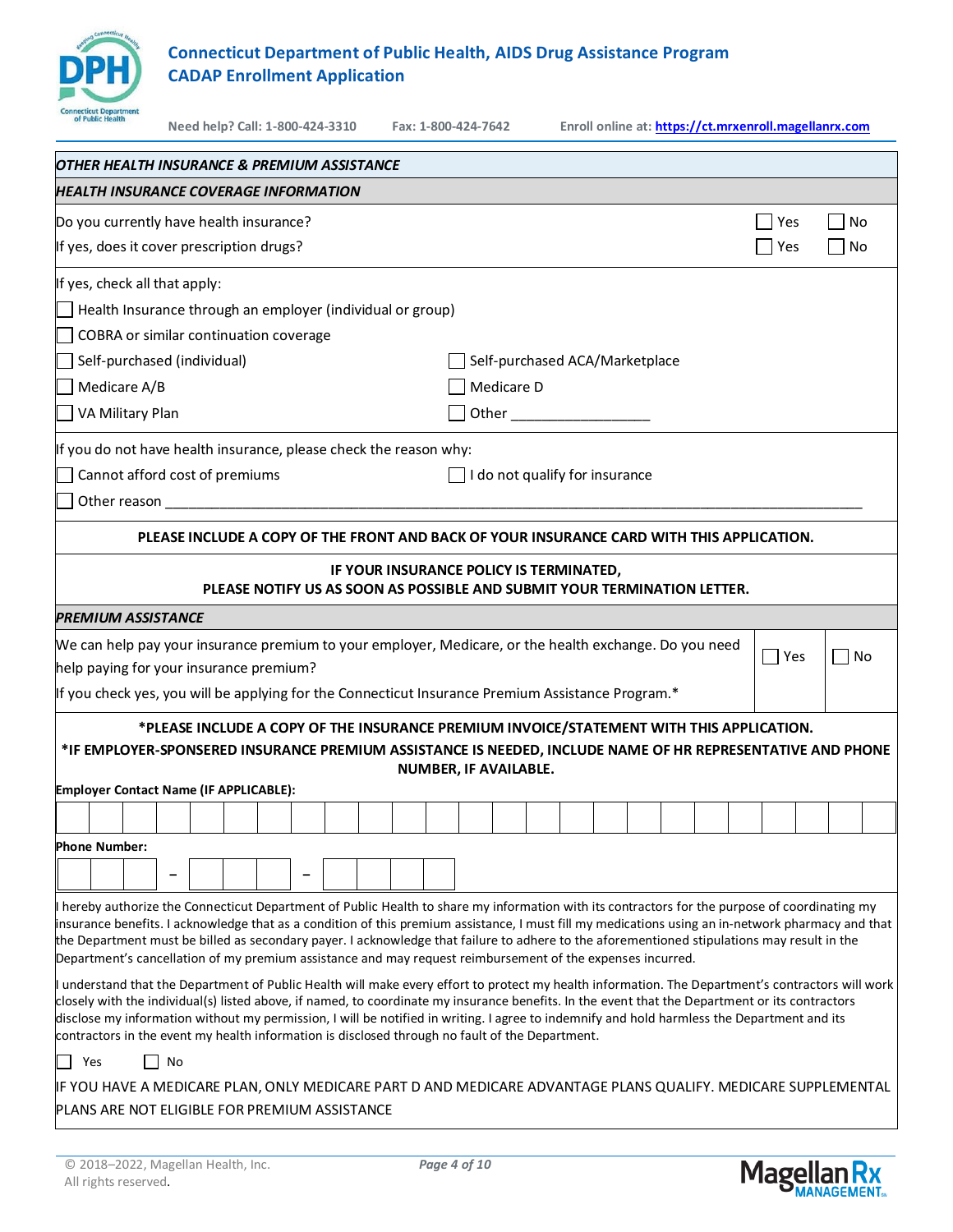

| of Public Health                                                                                                          | Need help? Call: 1-800-424-3310                                                                                                                                               | Fax: 1-800-424-7642 |                        |                       | Enroll online at: https://ct.mrxenroll.magellanrx.com |  |  |  |  |  |
|---------------------------------------------------------------------------------------------------------------------------|-------------------------------------------------------------------------------------------------------------------------------------------------------------------------------|---------------------|------------------------|-----------------------|-------------------------------------------------------|--|--|--|--|--|
| <b>HOUSEHOLD INCOME</b>                                                                                                   |                                                                                                                                                                               |                     |                        |                       |                                                       |  |  |  |  |  |
| <b>INCOME INFORMATION</b>                                                                                                 |                                                                                                                                                                               |                     |                        |                       |                                                       |  |  |  |  |  |
|                                                                                                                           | Financial eligibility is determined by your family household size and total income from all sources.                                                                          |                     |                        |                       |                                                       |  |  |  |  |  |
|                                                                                                                           | Household income includes that of the following individuals with whom the applicant lives: spouse, parents if the applicant is under<br>18, and children under the age of 18. |                     |                        |                       |                                                       |  |  |  |  |  |
| $\Box$ Annual<br>$\Box$ Monthly<br>Other, specify <b>Contains Container</b><br>Current family income: ___________________ |                                                                                                                                                                               |                     |                        |                       |                                                       |  |  |  |  |  |
|                                                                                                                           | Zero income, living off savings or others *Complete the zero income affidavit.                                                                                                |                     |                        |                       |                                                       |  |  |  |  |  |
| please check this box: $\square$                                                                                          | If your household does not know you are applying for this program and do not feel comfortable providing their income information,                                             |                     |                        |                       |                                                       |  |  |  |  |  |
|                                                                                                                           | Please list all members of the household including relationship and their monthly income.                                                                                     |                     |                        |                       |                                                       |  |  |  |  |  |
|                                                                                                                           | If necessary, attach a separate listing for additional family members.                                                                                                        |                     |                        |                       |                                                       |  |  |  |  |  |
| <b>Full Name</b>                                                                                                          |                                                                                                                                                                               | Date of Birth       | Relationship           | <b>Monthly Income</b> | <b>Social Security Number</b>                         |  |  |  |  |  |
|                                                                                                                           |                                                                                                                                                                               |                     |                        |                       |                                                       |  |  |  |  |  |
|                                                                                                                           |                                                                                                                                                                               |                     |                        |                       |                                                       |  |  |  |  |  |
|                                                                                                                           |                                                                                                                                                                               |                     |                        |                       |                                                       |  |  |  |  |  |
|                                                                                                                           |                                                                                                                                                                               |                     |                        |                       |                                                       |  |  |  |  |  |
|                                                                                                                           | INCOME SOURCES: (CHECK ALL THAT APPLY AND ATTACH DOCUMENTATION)                                                                                                               |                     |                        |                       |                                                       |  |  |  |  |  |
|                                                                                                                           | <b>Employed with Paystubs</b>                                                                                                                                                 |                     | Full-time              | Part-time             |                                                       |  |  |  |  |  |
|                                                                                                                           | Employed without Paystubs *Complete self-employment form found here: https://ctdph.magellanrx.com/member/                                                                     |                     |                        |                       |                                                       |  |  |  |  |  |
|                                                                                                                           | Self-Employed *Attach last year's income tax return and all tax forms & schedules, and complete the Self-Employment form:                                                     |                     |                        |                       |                                                       |  |  |  |  |  |
|                                                                                                                           | https://ctdph.magellanrx.com/member/                                                                                                                                          |                     |                        |                       |                                                       |  |  |  |  |  |
|                                                                                                                           | SSA (Social Security Retirement Benefit)                                                                                                                                      |                     |                        |                       |                                                       |  |  |  |  |  |
|                                                                                                                           | SSI (Supplemental Security Income)                                                                                                                                            |                     |                        |                       |                                                       |  |  |  |  |  |
|                                                                                                                           | SSD (Social Security Disability) *Attach award letter/bank statement with direct deposit                                                                                      |                     |                        |                       |                                                       |  |  |  |  |  |
|                                                                                                                           | Alimony/Child Support                                                                                                                                                         |                     | Workers' Compensation  |                       | Veterans' Benefits                                    |  |  |  |  |  |
| <b>Unemployment Compensation</b><br>Pension<br><b>Public Assistance</b>                                                   |                                                                                                                                                                               |                     |                        |                       |                                                       |  |  |  |  |  |
|                                                                                                                           | Interest/Dividends/Royalties                                                                                                                                                  |                     | <b>Rental Property</b> |                       |                                                       |  |  |  |  |  |

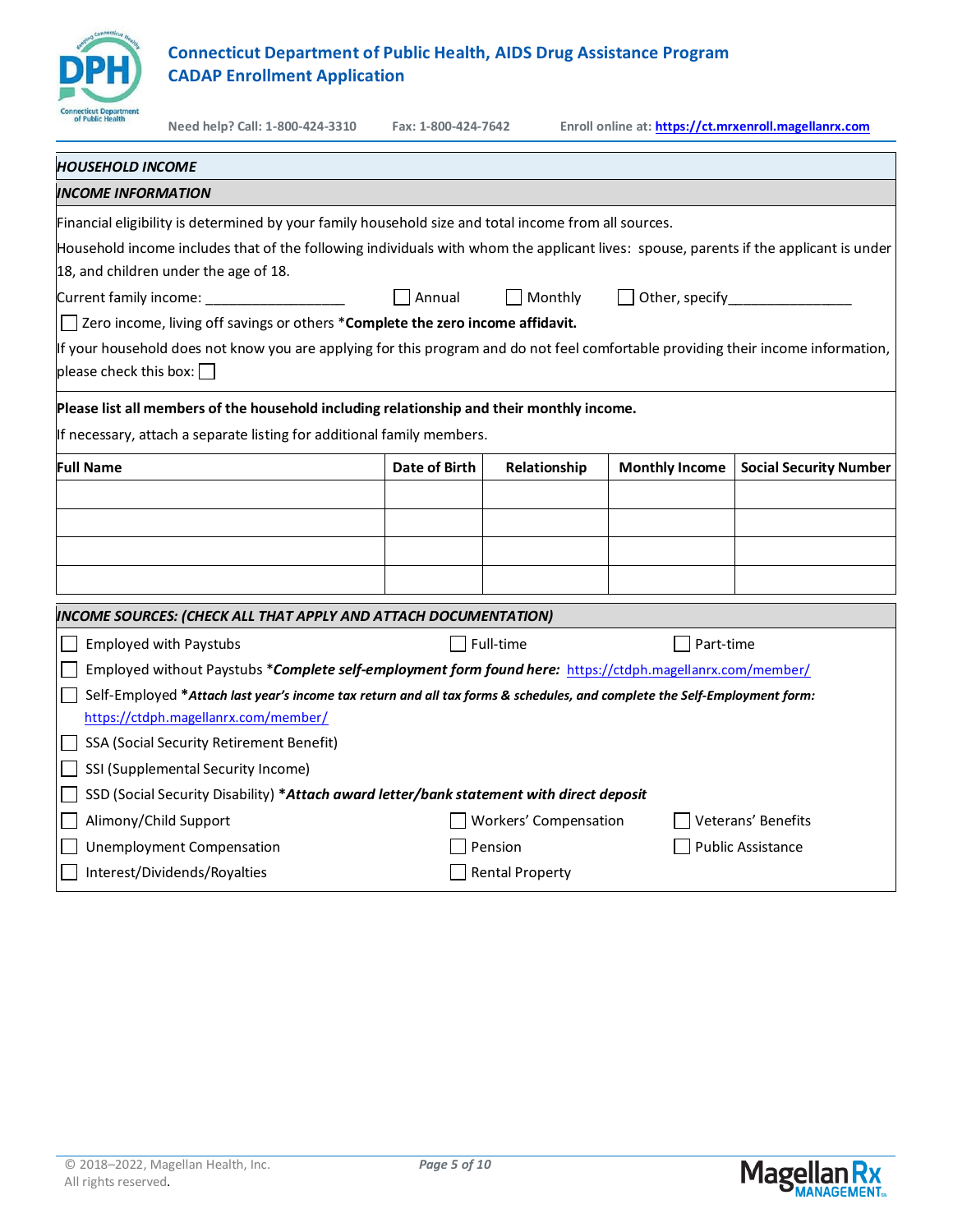

#### *HIV ATTESTATION*

#### *CONFIRMATION OF HIV DIAGNOSIS BY A LICENSED CLINICIAN*

**Note**: The following section must be completed by a physician, physician assistant, or advanced practice registered nurse. I certify that the medical information provided below is true and accurate to the best of my knowledge. I certify that I will and/or have prescribed medications to treat HIV and/or HIV disease related condition(s) for the below patient.

### *CLIENT INFORMATION*

|                   | <u>CLIENT INFORMATION</u>                                                                                |                       |  |  |                                              |  |  |  |  |  |                                                                                                                                                                                                                                                                                     |  |                                    |  |  |        |                                    |           |  |  |  |
|-------------------|----------------------------------------------------------------------------------------------------------|-----------------------|--|--|----------------------------------------------|--|--|--|--|--|-------------------------------------------------------------------------------------------------------------------------------------------------------------------------------------------------------------------------------------------------------------------------------------|--|------------------------------------|--|--|--------|------------------------------------|-----------|--|--|--|
|                   | <b>LAST NAME:</b><br><b>FIRST NAME:</b>                                                                  |                       |  |  |                                              |  |  |  |  |  |                                                                                                                                                                                                                                                                                     |  |                                    |  |  |        |                                    |           |  |  |  |
|                   |                                                                                                          |                       |  |  |                                              |  |  |  |  |  |                                                                                                                                                                                                                                                                                     |  |                                    |  |  |        |                                    |           |  |  |  |
| <b>ID NUMBER:</b> |                                                                                                          |                       |  |  |                                              |  |  |  |  |  |                                                                                                                                                                                                                                                                                     |  | <b>DATE OF BIRTH:</b>              |  |  |        |                                    |           |  |  |  |
|                   |                                                                                                          |                       |  |  |                                              |  |  |  |  |  |                                                                                                                                                                                                                                                                                     |  |                                    |  |  |        |                                    |           |  |  |  |
|                   |                                                                                                          |                       |  |  |                                              |  |  |  |  |  |                                                                                                                                                                                                                                                                                     |  |                                    |  |  |        |                                    |           |  |  |  |
|                   | The above applicant/patient's current clinical status/diagnosis is:                                      |                       |  |  |                                              |  |  |  |  |  |                                                                                                                                                                                                                                                                                     |  |                                    |  |  |        |                                    |           |  |  |  |
|                   | $\overline{\phantom{a}}$ HIV +, not AIDS<br>$\Box$ HIV +, AIDS status unknown<br><b>CDC-Defined AIDS</b> |                       |  |  |                                              |  |  |  |  |  |                                                                                                                                                                                                                                                                                     |  |                                    |  |  |        |                                    |           |  |  |  |
|                   | Please provide the most recent results and test dates within the last 12 months for the above patient:   |                       |  |  |                                              |  |  |  |  |  |                                                                                                                                                                                                                                                                                     |  |                                    |  |  |        |                                    |           |  |  |  |
|                   | <b>CD4 COUNT:</b><br><b>TEST DATE:</b><br><b>TEST DATE:</b><br><b>HIV VIRAL LOAD:</b>                    |                       |  |  |                                              |  |  |  |  |  |                                                                                                                                                                                                                                                                                     |  |                                    |  |  |        |                                    |           |  |  |  |
|                   |                                                                                                          |                       |  |  |                                              |  |  |  |  |  |                                                                                                                                                                                                                                                                                     |  |                                    |  |  |        |                                    |           |  |  |  |
|                   | Physician/Physician Assistant/APRN Printed Name<br><b>State License Number (required)</b>                |                       |  |  |                                              |  |  |  |  |  |                                                                                                                                                                                                                                                                                     |  |                                    |  |  |        |                                    |           |  |  |  |
|                   |                                                                                                          |                       |  |  | Physician/Physician Assistant/APRN Signature |  |  |  |  |  |                                                                                                                                                                                                                                                                                     |  |                                    |  |  |        | <b>Signature Date</b>              |           |  |  |  |
|                   |                                                                                                          | <b>Office Address</b> |  |  |                                              |  |  |  |  |  |                                                                                                                                                                                                                                                                                     |  |                                    |  |  |        | Telephone No.                      |           |  |  |  |
|                   |                                                                                                          |                       |  |  |                                              |  |  |  |  |  | Note: Medical information must be completed and signed by a physician, physician assistant, or an<br>advanced practice registered nurse for all new CADAP applicants and must accompany your completed<br>application or recertification application to continue CADAP eligibility. |  |                                    |  |  |        |                                    |           |  |  |  |
|                   |                                                                                                          |                       |  |  |                                              |  |  |  |  |  | PRIMARY CARE PHYSICIAN - ENROLLEE MUST COMPLETE THIS SECTION                                                                                                                                                                                                                        |  |                                    |  |  |        |                                    |           |  |  |  |
|                   |                                                                                                          |                       |  |  | PRIMARY CARE PHYSICIAN LAST NAME:            |  |  |  |  |  |                                                                                                                                                                                                                                                                                     |  |                                    |  |  |        | PRIMARY CARE PHYSICIAN FIRST NAME: |           |  |  |  |
|                   |                                                                                                          |                       |  |  |                                              |  |  |  |  |  |                                                                                                                                                                                                                                                                                     |  |                                    |  |  |        |                                    |           |  |  |  |
|                   |                                                                                                          |                       |  |  | PRIMARY CARE PHYSICIAN PHONE NUMBER:         |  |  |  |  |  |                                                                                                                                                                                                                                                                                     |  | <b>PRIMARY CARE PHYSICIAN FAX:</b> |  |  |        |                                    |           |  |  |  |
|                   |                                                                                                          |                       |  |  |                                              |  |  |  |  |  |                                                                                                                                                                                                                                                                                     |  |                                    |  |  |        |                                    |           |  |  |  |
|                   | <b>STREET ADDRESS:</b>                                                                                   |                       |  |  |                                              |  |  |  |  |  |                                                                                                                                                                                                                                                                                     |  |                                    |  |  |        |                                    |           |  |  |  |
|                   |                                                                                                          |                       |  |  |                                              |  |  |  |  |  |                                                                                                                                                                                                                                                                                     |  |                                    |  |  |        |                                    |           |  |  |  |
| CITY:             |                                                                                                          |                       |  |  |                                              |  |  |  |  |  |                                                                                                                                                                                                                                                                                     |  |                                    |  |  | STATE: |                                    | ZIP CODE: |  |  |  |
|                   |                                                                                                          |                       |  |  |                                              |  |  |  |  |  |                                                                                                                                                                                                                                                                                     |  |                                    |  |  |        |                                    |           |  |  |  |
|                   |                                                                                                          |                       |  |  |                                              |  |  |  |  |  |                                                                                                                                                                                                                                                                                     |  |                                    |  |  |        |                                    |           |  |  |  |



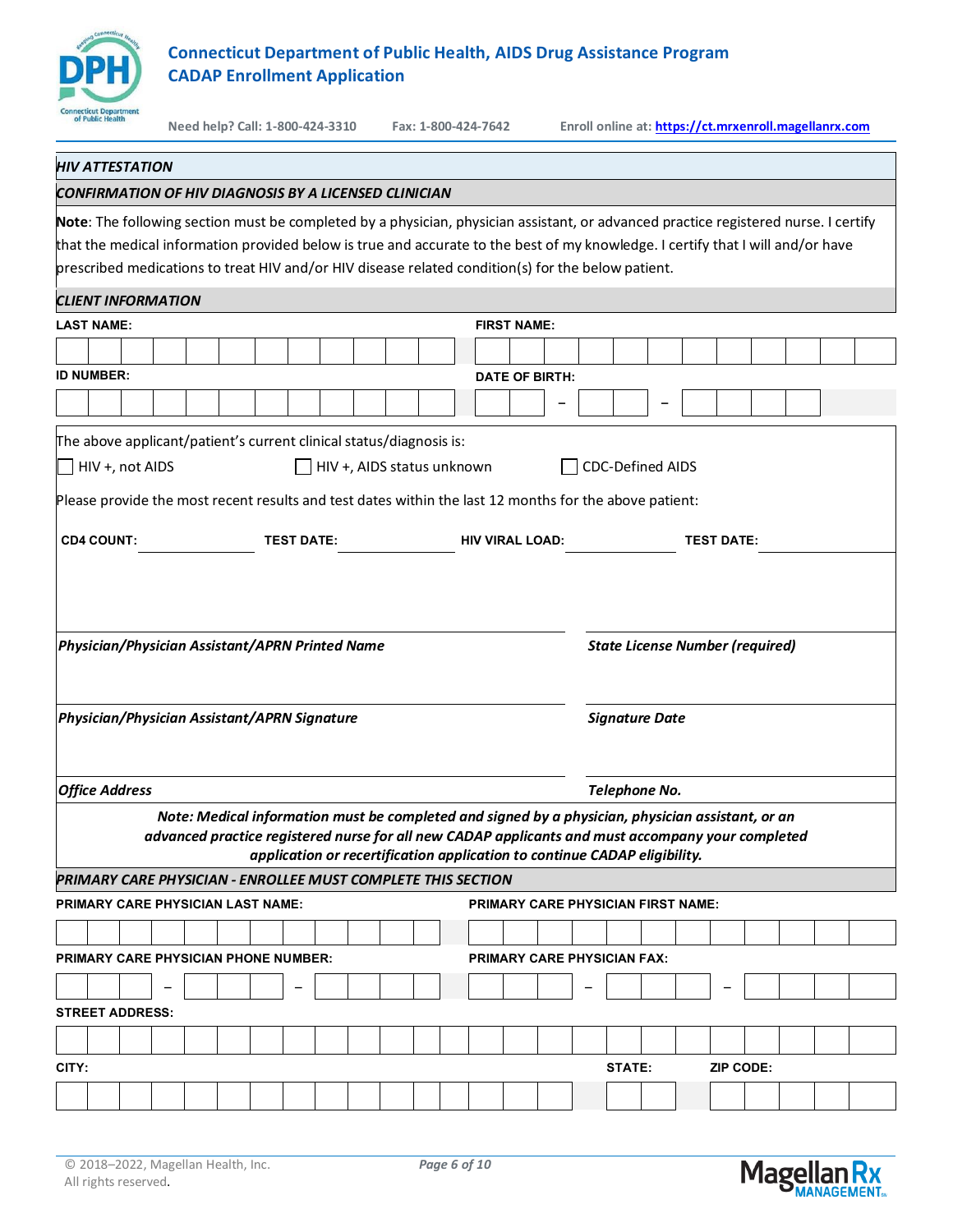

| of Public Health                                              |                   | Need help? Call: 1-800-424-3310 |   |  | Fax: 1-800-424-7642 |  | Enroll online at: https://ct.mrxenroll.magellanrx.com |                                     |  |               |  |  |           |            |     |                      |    |
|---------------------------------------------------------------|-------------------|---------------------------------|---|--|---------------------|--|-------------------------------------------------------|-------------------------------------|--|---------------|--|--|-----------|------------|-----|----------------------|----|
| <b>AUTHORIZED REPRESENTATIVES</b>                             |                   |                                 |   |  |                     |  |                                                       |                                     |  |               |  |  |           |            |     |                      |    |
| <b>CASE MANAGER</b>                                           |                   |                                 |   |  |                     |  |                                                       |                                     |  |               |  |  |           |            |     |                      |    |
| Do you have a Case Manager?                                   |                   |                                 |   |  |                     |  |                                                       |                                     |  |               |  |  |           |            | Yes | No<br>$\blacksquare$ |    |
| <b>CASE MANAGER LAST NAME:</b>                                |                   |                                 |   |  |                     |  |                                                       | <b>CASE MANAGER FIRST NAME:</b>     |  |               |  |  |           |            |     |                      |    |
|                                                               |                   |                                 |   |  |                     |  |                                                       |                                     |  |               |  |  |           |            |     |                      |    |
| <b>CASE MANAGER PHONE NUMBER:</b>                             |                   |                                 |   |  |                     |  |                                                       | <b>CASE MANAGER E-MAIL ADDRESS:</b> |  |               |  |  |           |            |     |                      |    |
|                                                               | $\qquad \qquad -$ |                                 | ۳ |  |                     |  |                                                       |                                     |  |               |  |  |           |            |     |                      |    |
| <b>FACILITY/AGENCY NAME:</b>                                  |                   |                                 |   |  |                     |  |                                                       |                                     |  |               |  |  |           |            |     |                      |    |
|                                                               |                   |                                 |   |  |                     |  |                                                       |                                     |  |               |  |  |           |            |     |                      |    |
| <b>STREET ADDRESS:</b>                                        |                   |                                 |   |  |                     |  |                                                       |                                     |  |               |  |  |           |            |     |                      |    |
|                                                               |                   |                                 |   |  |                     |  |                                                       |                                     |  |               |  |  |           |            |     |                      |    |
| CITY:                                                         |                   |                                 |   |  |                     |  |                                                       |                                     |  | <b>STATE:</b> |  |  | ZIP CODE: |            |     |                      |    |
|                                                               |                   |                                 |   |  |                     |  |                                                       |                                     |  |               |  |  |           |            |     |                      |    |
| <b>LEGAL GUARDIAN</b>                                         |                   |                                 |   |  |                     |  |                                                       |                                     |  |               |  |  |           |            |     |                      |    |
| Are you a Legal Guardian for the applicant?                   |                   |                                 |   |  |                     |  |                                                       |                                     |  |               |  |  |           | Yes        |     |                      | No |
|                                                               |                   |                                 |   |  |                     |  |                                                       |                                     |  |               |  |  |           |            |     |                      |    |
| <b>LEGAL GUARDIAN LAST NAME:</b>                              |                   |                                 |   |  |                     |  |                                                       | <b>LEGAL GUARDIAN FIRST NAME:</b>   |  |               |  |  |           |            |     |                      |    |
|                                                               |                   |                                 |   |  |                     |  |                                                       |                                     |  |               |  |  |           |            |     |                      |    |
| <b>OTHER AUTHORIZED REPRESENTATIVES</b>                       |                   |                                 |   |  |                     |  |                                                       |                                     |  |               |  |  |           |            |     |                      |    |
| Do you have another individual that can speak on your behalf? |                   |                                 |   |  |                     |  |                                                       |                                     |  |               |  |  |           |            | Yes |                      | No |
| Does this person have Power of Attorney?                      |                   |                                 |   |  |                     |  |                                                       |                                     |  |               |  |  |           | $\Box$ Yes |     |                      | No |
| FULL NAME AND TITLE OF AGENCY:                                |                   |                                 |   |  |                     |  |                                                       |                                     |  |               |  |  |           |            |     |                      |    |
|                                                               |                   |                                 |   |  |                     |  |                                                       |                                     |  |               |  |  |           |            |     |                      |    |
| <b>STREET ADDRESS:</b>                                        |                   |                                 |   |  |                     |  |                                                       |                                     |  |               |  |  |           |            |     |                      |    |
|                                                               |                   |                                 |   |  |                     |  |                                                       |                                     |  |               |  |  |           |            |     |                      |    |
| CITY:                                                         |                   |                                 |   |  |                     |  |                                                       |                                     |  | STATE:        |  |  | ZIP CODE: |            |     |                      |    |
|                                                               |                   |                                 |   |  |                     |  |                                                       |                                     |  |               |  |  |           |            |     |                      |    |
| <b>PHONE NUMBER:</b>                                          |                   |                                 |   |  |                     |  | <b>FAX NUMBER:</b>                                    |                                     |  |               |  |  |           |            |     |                      |    |
| <b>E-MAIL ADDRESS:</b>                                        |                   |                                 |   |  |                     |  |                                                       |                                     |  |               |  |  |           |            |     |                      |    |
|                                                               |                   |                                 |   |  |                     |  |                                                       |                                     |  |               |  |  |           |            |     |                      |    |

All rights reserved.

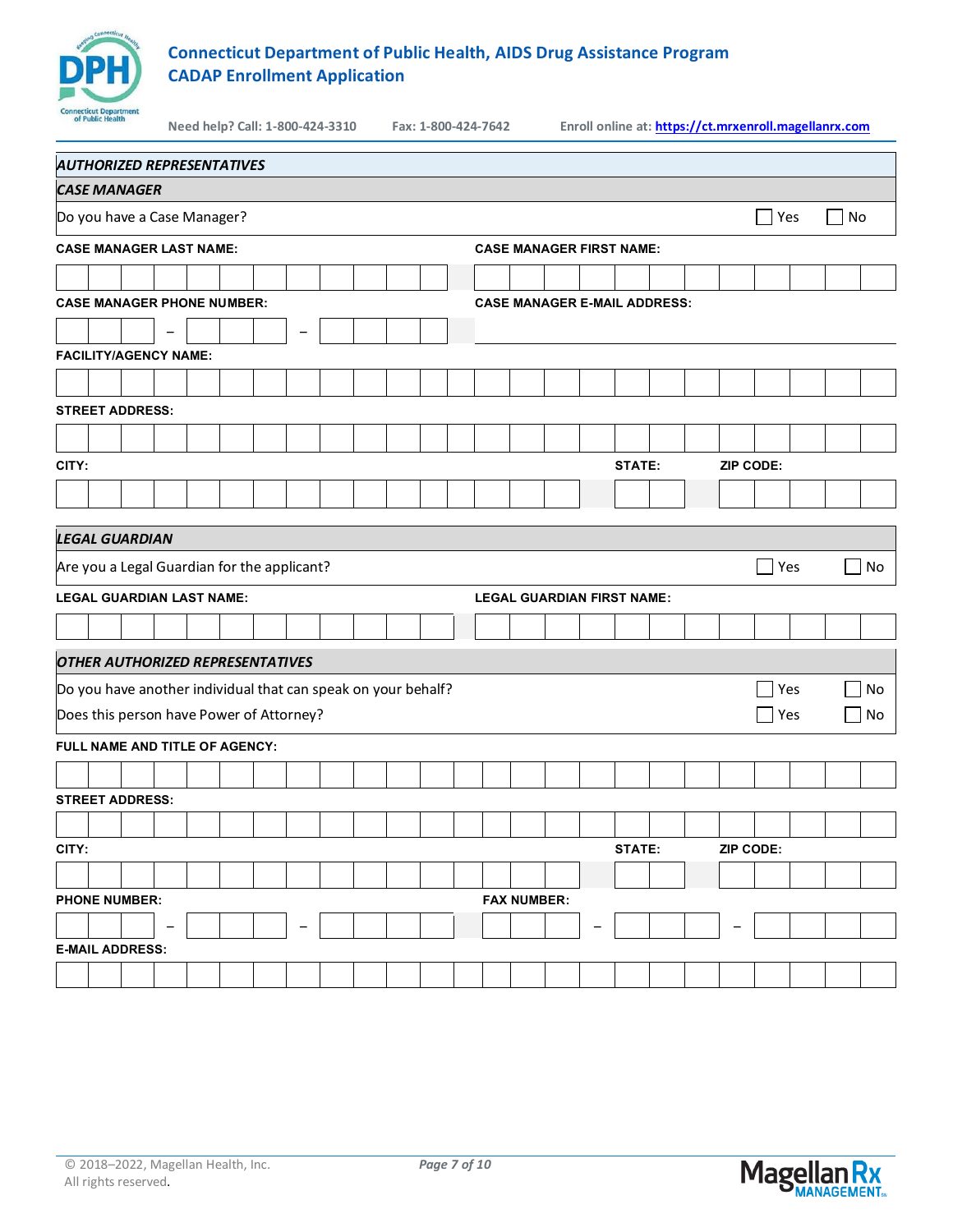

| <b>SIGNATURE SECTION</b>                                                                                                                                                                                                                                                                                                                                                                                                                                                                                                                                                                                                                           |             |
|----------------------------------------------------------------------------------------------------------------------------------------------------------------------------------------------------------------------------------------------------------------------------------------------------------------------------------------------------------------------------------------------------------------------------------------------------------------------------------------------------------------------------------------------------------------------------------------------------------------------------------------------------|-------------|
| I understand this application and affirm that the answers provided are true to the best of my knowledge.<br>I understand that the information on this application is subject to verification by the State. I may be subject to penalties for<br>false statement as specified in Section 53a-157b of the Connecticut General Statute and to penalties for larceny as specified<br>in Sections 53a-122, 53a-123, and 53a-124. I also may be subject to penalties for perjury under Federal Law.<br>I consent to Magellan and the Department of Public Health managing my prescription drug benefits subject to all federal and<br>state regulations. |             |
| I agree to notify the Department of Public Health within 10 business days if I return to work or if there is any change in<br>address, private insurance information, termination, and/or premium amounts and household income, assets, or family size.<br>I understand that by receiving medical assistance, I allow the State to recover the cost of my prescription claims, which may<br>have been covered by other insurance, directly from the insurance company.                                                                                                                                                                             |             |
| I understand that if I am not satisfied with the actions taken by the Department of Public Health concerning my eligibility of<br>CADAP, I have the right to request a hearing within 10 calendar days from the date of notice of action by writing to:<br>Office of Legal Counsel, Regulation, and Administrative Hearings<br><b>State of Connecticut Department of Public Health</b><br>410 Capitol Ave<br>Hartford, Connecticut 06103.                                                                                                                                                                                                          |             |
| By designating a Case Manager, Legal Guardian, Authorized Representative, or Power of Attorney, you are authorizing<br>Magellan to communicate with that person about all matters concerning your application, including, but not limited to<br>matters concerning your eligibility for the program and your health status. If you wish to revoke this authorization, you may<br>do so by notifying Magellan, in writing, of the revocation. No revocation will be effective until Magellan receives the written<br>revocation.                                                                                                                    |             |
| I have received a copy of the Department's Notice of Privacy Practices (Found here: https://portal.ct.gov/-<br>/media/Departments-and-Agencies/DPH/dph/Laboratory/NPP-10-17-18.pdf)                                                                                                                                                                                                                                                                                                                                                                                                                                                                |             |
| <b>Signature of Applicant</b>                                                                                                                                                                                                                                                                                                                                                                                                                                                                                                                                                                                                                      | Date        |
| <b>Signature of Authorized Representative</b>                                                                                                                                                                                                                                                                                                                                                                                                                                                                                                                                                                                                      | <b>Date</b> |

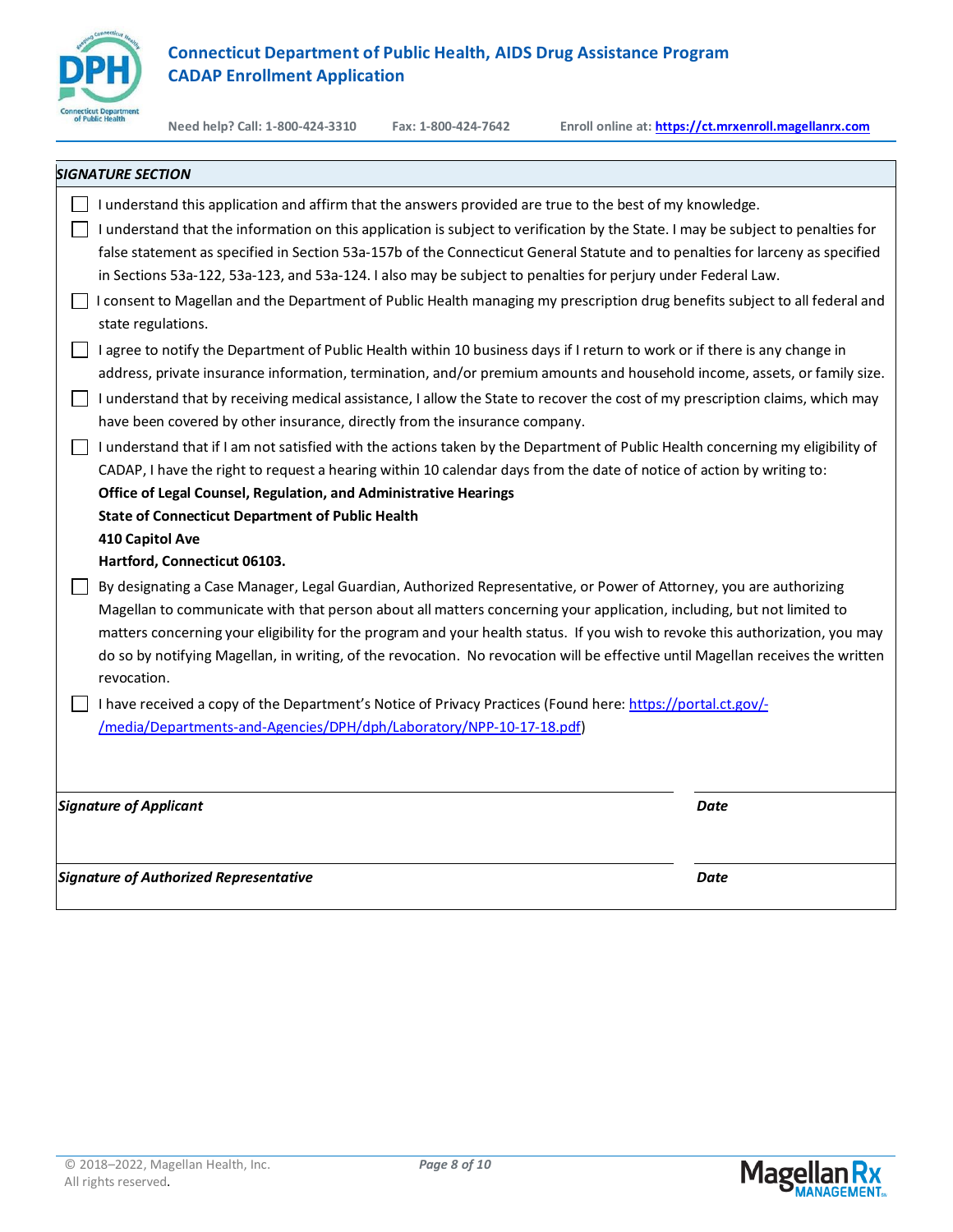

| Attach proof of your Connecticut residence.                                                                                                                                                                  |  |
|--------------------------------------------------------------------------------------------------------------------------------------------------------------------------------------------------------------|--|
| Attach proof of your current income from all sources.                                                                                                                                                        |  |
| Attach a copy of your completed Access Health CT application or Access Health CT denial letter from within the past 12<br>months, if applicable.                                                             |  |
| Include a copy of your health insurance card(s) (front and back), if applicable.                                                                                                                             |  |
| Completely fill out all sections of your CADAP Application.                                                                                                                                                  |  |
| Have your Medical Provider fill out the Section IV Medical Information page with current, updated lab information and<br>upload to MRx Enroll or fax to 1-800-424-7642.                                      |  |
| Sign and date the CADAP Application.                                                                                                                                                                         |  |
| If you have zero income, please download and complete the zero income affidavit section at the end of this application or<br>download the form from the CADAP website: https://ctdph.magellanrx.com/member/. |  |
| If you are self-employed or do not receive paystubs, please complete the Self-Employment Form on the CADAP website:<br>https://ctdph.magellanrx.com/member/                                                  |  |

Individuals requiring assistance to complete this application, including those with visual impairment, can receive assistance by contacting their Medical Case Manager, by calling CADAP at 1-800-424-3310, or by calling our Affirmative Action Division ADA Coordinator at 1-860-424-5040. Deaf and hearing-impaired individuals may use a TDD/TTY by calling 1-800-842-4524. Services are available without regard to race, sexual orientation, color, creed, sex, age, disability, national origin, ancestry, language barriers, political or religious beliefs. Note: It is important to know that because continued funding is uncertain, the scope of services and conditions of participations in CADAP and/or premium assistance may change in the future.

### *CONNECTICUT RESIDENCY ATTESTATION*

**Community Service Agency Representative/Case Manager/Health Care Worker Residency Attestation For agency use only: May only be completed by a Representative/Case Manager/Health Care Worker**

 $\Box$  I affirm I have visited the client at the above address identified in the Client Information section.

 $\Box$  I affirm the client is homeless.

*Staff Member Printed Name Name of Provider Agency*

*Staff Member Signature Date*